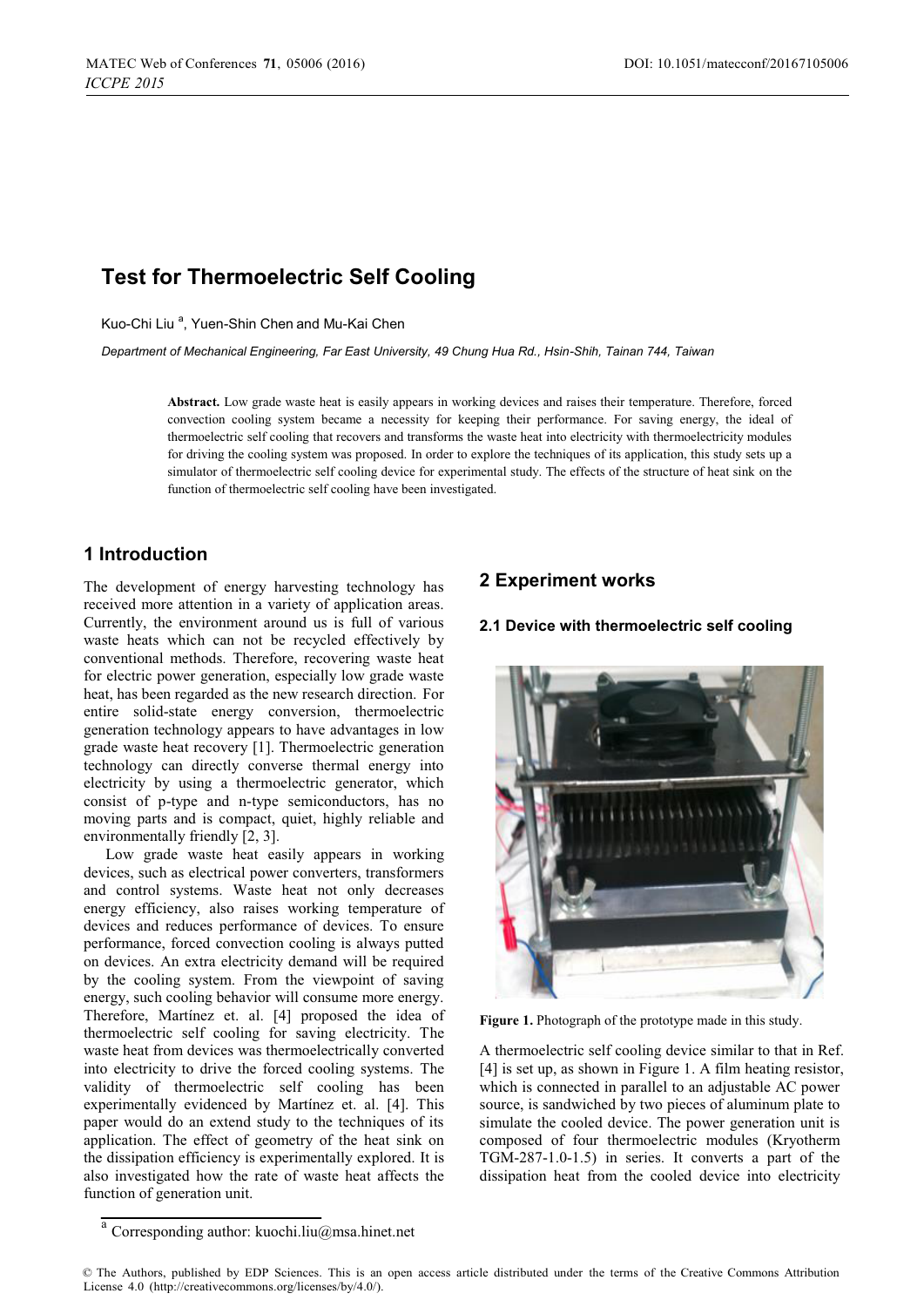

**Figure 2.** Perspective view of the device: (a) heat sink with cube base (situation A ) and (b) rectangular pyramidal base (situation B).



**Figure 3.** Scheme diagram of the test system.

to run the cooling fan, and the forced convection effect is induced. The bottom side of the cooled device is thermally insulated.

To explore the effect of heat sink, this study designs and manufactures the heat sinks with cube and rectangular pyramidal bases, as shown in Figure 2.

#### **2.2 Data acquisition**

This study establishes a test system for the experimental study of thermoelectric self cooling. Figure 3 shows the scheme diagram of the test system. The measurement equipments consist of a personal computer running data processing program, Yokogawa data acquisition WT310, Yokogawa digital power meter mv200, and a number of T type thermal couples. Measuring the temperature of the hot and cold sides of the thermoelectric module is not easy. T-type thermocouples are attached onto two sides of the thermoelectric generation unit to measure the cold temperature,  $T_c$ , and the hot temperature,  $T_h$ .

The experiments are executed within the environments temperature  $25\pm1$  <sup>0</sup>C. In order to explore the effect of dissipation heat, the power offered to the device is controlled by the transformer and power meter to be  $80W \cdot 120W$  and 160W respectively. The bottom side of the device is thermally insulated. Temperature, current and voltage are synchronously measured. Multiplying the voltage by the current can obtain the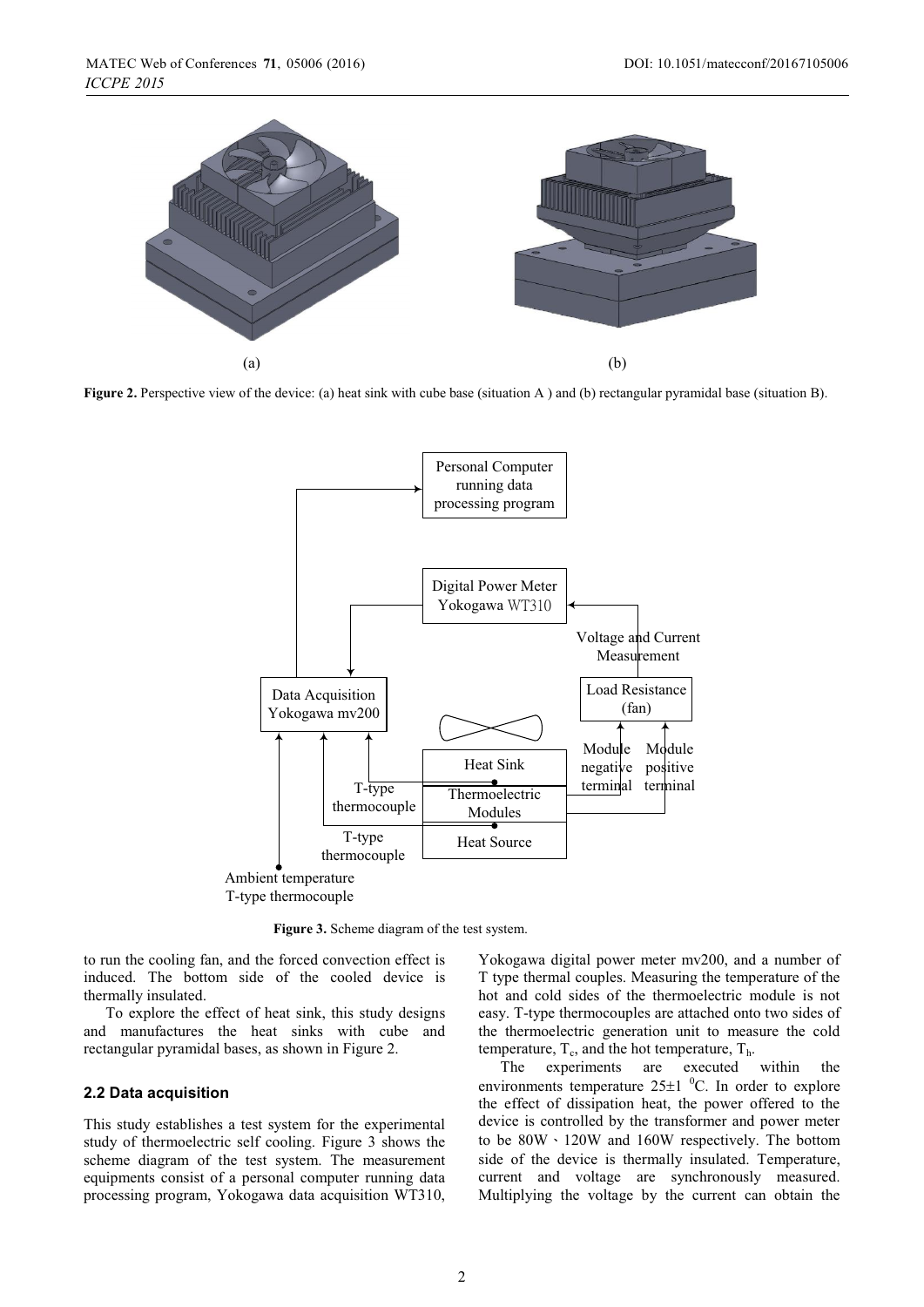power generation rate. As a result, the effects of the geometry of heat sink and the starting delay of cooling fan on the thermoelectric generation unit can be known from the temperature difference between two sides of the generation unit and the generation power.

#### **3 Results and discussion**



**Figure 4.** Temperature difference variation between the hot and cold sides of the thermoelectric generation unit for the situations A and B.

In order to know the effect of heat sink on the performance of thermoelectric self cooling, the heat sinks, with a cube base or a rectangular pyramidal base, were used. For convenience of statement, the situation of the heat sink with a cube base and the situation of the heat sink with a rectangular pyramidal base are called as situation A and situation B, respectively.

Figure 4 shows the temperature difference variation between the hot and cold sides of the thermoelectric generation unit for the situations A and B with the input power 80W, 120W, and 160W. As the input power is 120W and 160W, the temperature of hot side of the thermoelectric generation unit is rapidly raised at the beginning of heating. Therefore, the temperature difference between the hot and cold sides of the thermoelectric generation unit makes the generation unit generate an enough power to run the cooling fan. In other words, if the heat emitted from the device is enough, the cooling fan will be run with the power generated by thermoelectric modules in a short time, and the forced cooling is achieved. Relatively, as the input power is 80W, the difference between the hot and cold temperatures can not be enlarged and the generation power can not achieve the level that is able to run the cooling fan. Because the device is under nature convection conditions in a long time, the hot temperature continually increases, and its maximum temperature is over the maximum temperature caused by the power 120W, as shown in Figure 4.

It is observed from Figure 4 that the difference between the hot and cold temperatures rapidly increases for the case of the power 80W after the cooling fan has been started. The hot temperature also drops along. The comparison between the experimental results of situations A and B further shows that, as the input power is 120W and 160W, the variation of the side temperatures of situation A is similar to that of situation B. The chamfered surfaces increases the dissipation area, so the hot temperature is lower in the situation B. Due to the dissipation of the chamfered surfaces, the difference between the hot and cold temperatures get a lag to achieve the level that make the thermoelectric modules generate enough power to drive the fan.

Martínez et. al. [4] considered that the phenomenon of thermal bridge may happen in the gap between the heat sink and the device and reduce the power generation. Therefore, they mounted a cold extender between the power generation unit and the heat sink in order to avoid the phenomenon of thermal bridge. The cold extender is not installed in the present experiment. The experiment results show the effect of thermal bridge is not obvious.

#### **4 Conclusions**

The results show that the larger the dissipation heat, the larger the difference between the hot and cold temperatures, and the effect of forced cooling more easily appears. The effect of thermal bridge is not obvious in the present study. The chamfered surfaces of heat sink with a rectangular pyramidal base do not benefit on the function of thermoelectric self cooling, but they increase the amount of heat dissipation in the early times and weaken the phenomenon of overheat.

#### **Acknowledgments**

This research was supported by the National Science Council in Taiwan through Grant NSC 101-2221-E-269- 006.